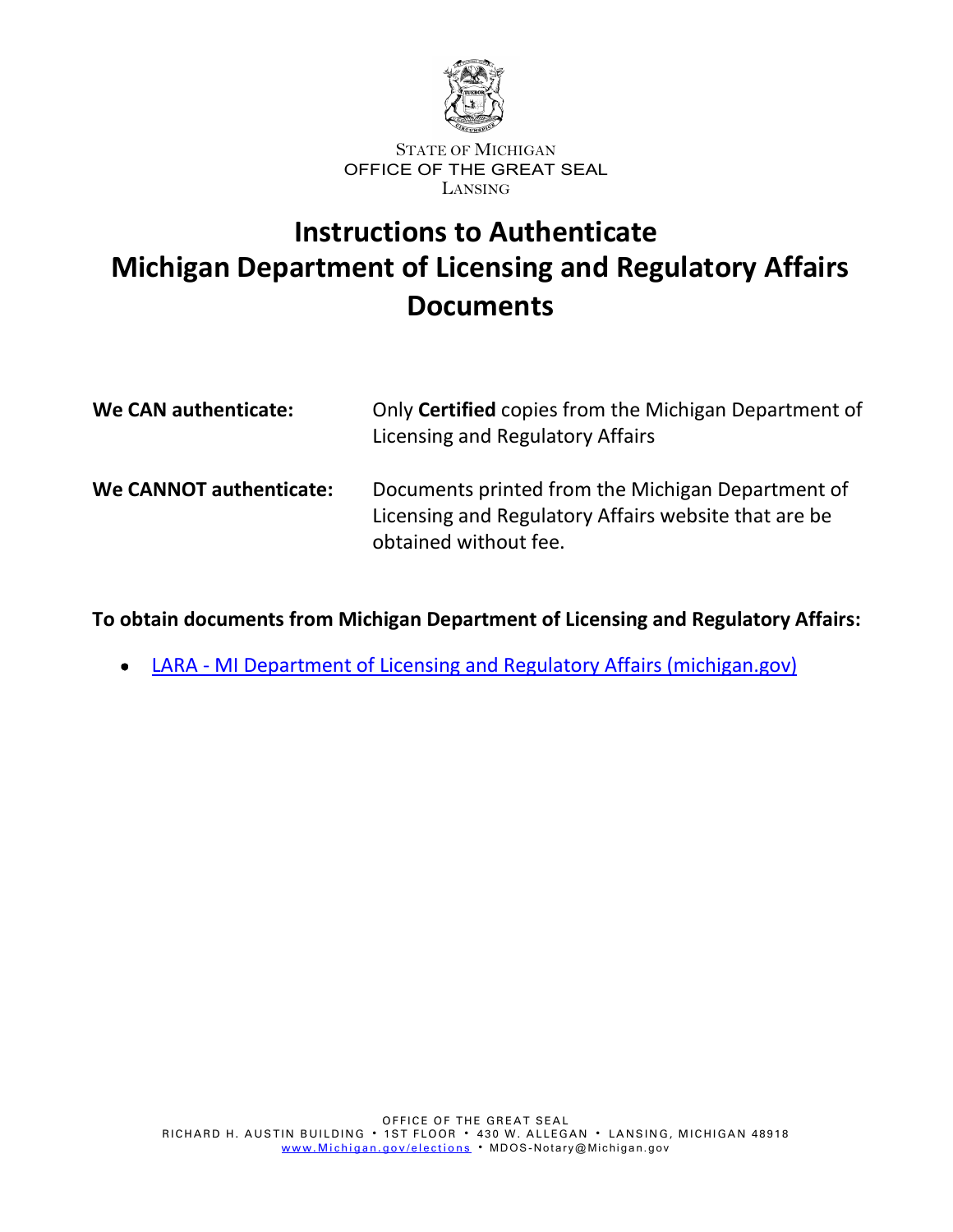

# Helpful Tips

 $\checkmark$  LARA documents must be certified documents by one of the following ways:

- Licensing and Regulatory Affairs seal on bottom left corner must be Gold
- Licensing and Regulatory Affairs seal on bottom left corner must be black and include "sent by electronic transmission" under the black seal
- Licensing and Regulatory Affairs seal on bottom left corner must be black and include "sent by Facsimile Transmission" under the black seal
- $\checkmark$  LARA documents should not be notarized.
- $\checkmark$  Each LARA document is considered one document and should not be combined together.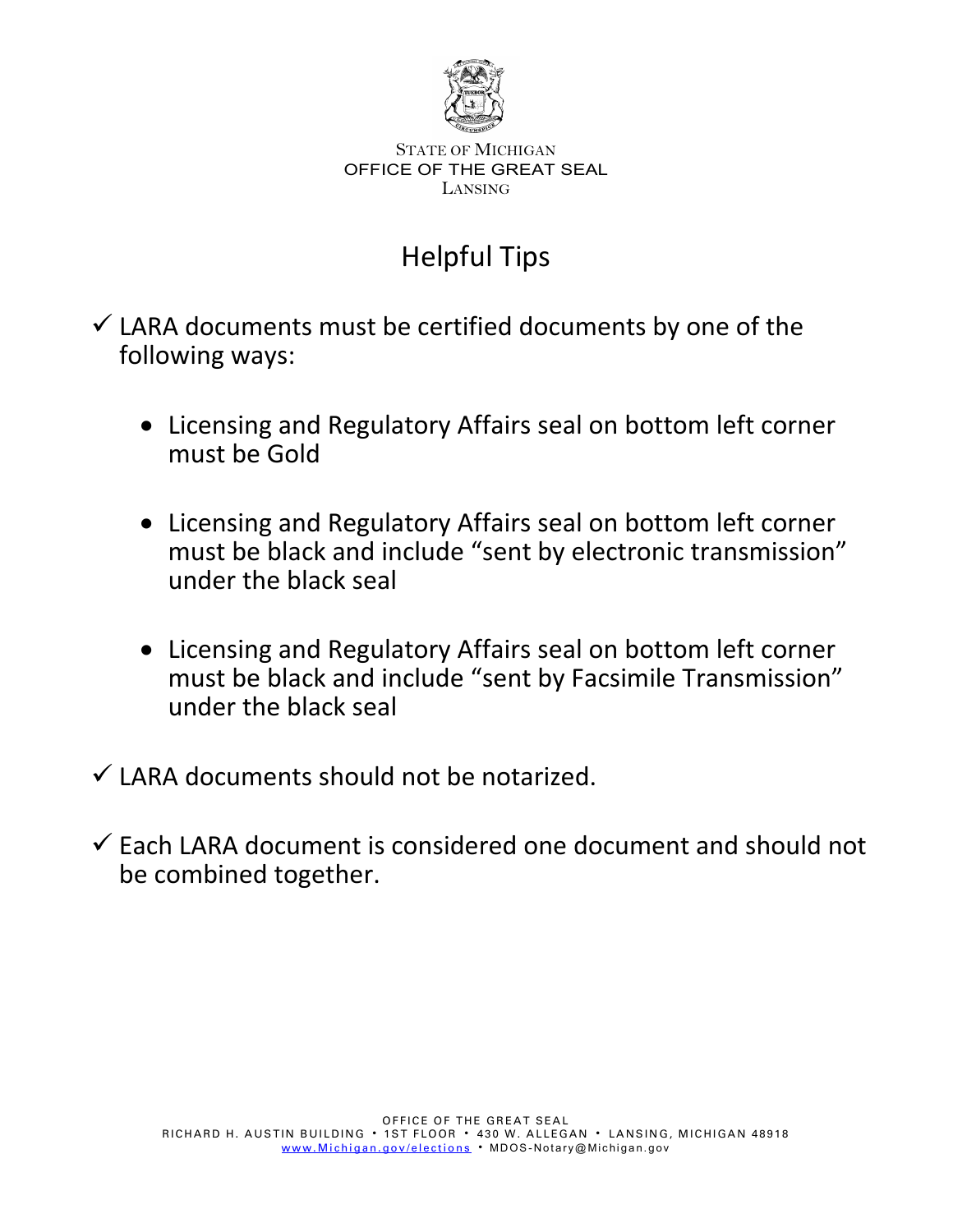

## **Examples**

### **Original Document with Gold Seal**



Schiffen

Alan J. Schefke, Director<br>Corporations, Securities & Commercial Licensing Bureau

OFFICE OF THE GREAT SEAL RICHARD H. AUSTIN BUILDING 1ST FLOOR 430 W. ALLEGAN LANSING, MICHIGAN 48918 www.<u>Michigan.gov/elections</u> • MDOS-Notary@Michigan.gov

**GOLD SEAL APPEARS ONLY ON ORIGINAL**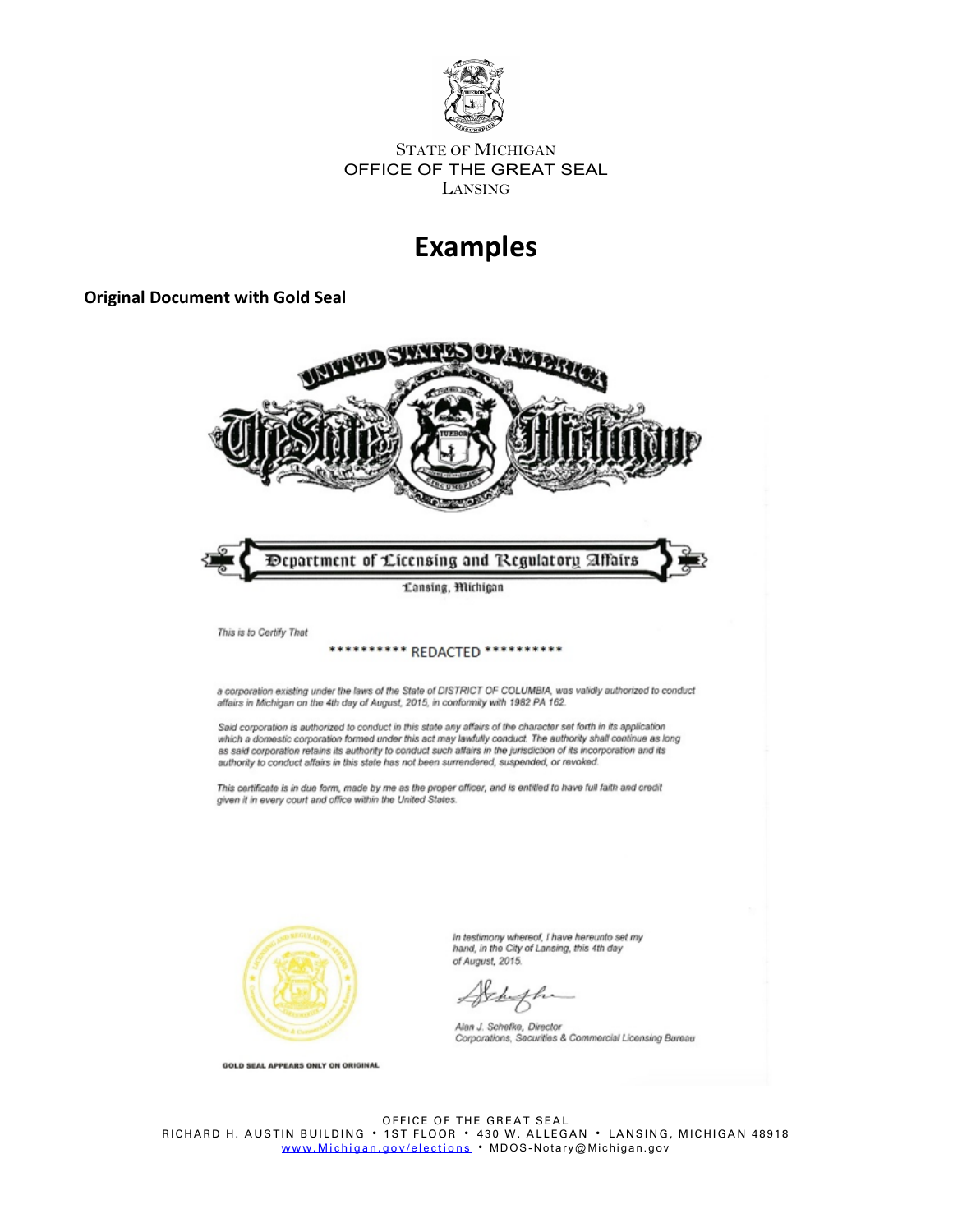

**Document Sent by Facsimile Transmission**





This is to Certify That

#### \*\*\*\*\*\*\*\*\*\* REDACTED \*\*\*\*\*\*\*\*\*\*

was validly incorporated on January 13 1981 as a Michigan nonprofit corporation and said corporation is validly in existence under the laws of this state

This certificate is issued pursuant to the provisions of 1982 PA 162 as amended to attest to the fact that the corporation is in good standing in Michigan as of this date and is duly authorized to conduct affairs in Michigan and for no other purpose

This certificate is in due form made by me as the proper officer and is entitled to have full faith and credit given it in every court and office within the United States



Sent by Facsimile Transmission 712523

In testmony whereof I have hereunto set my hand in the City of Lansing this 12th day of October 2016

ه م() د  $\iota$ 

Julia Dale Director Corporations Secunties & Commercial Licensing Bureau

OFFICE OF THE GREAT SEAL RICHARD H. AUSTIN BUILDING · 1ST FLOOR · 430 W. ALLEGAN · LANSING, MICHIGAN 48918 [www.Michigan.gov/elections](http://www.michigan.gov/sos) . MDOS-Notary@Michigan.gov